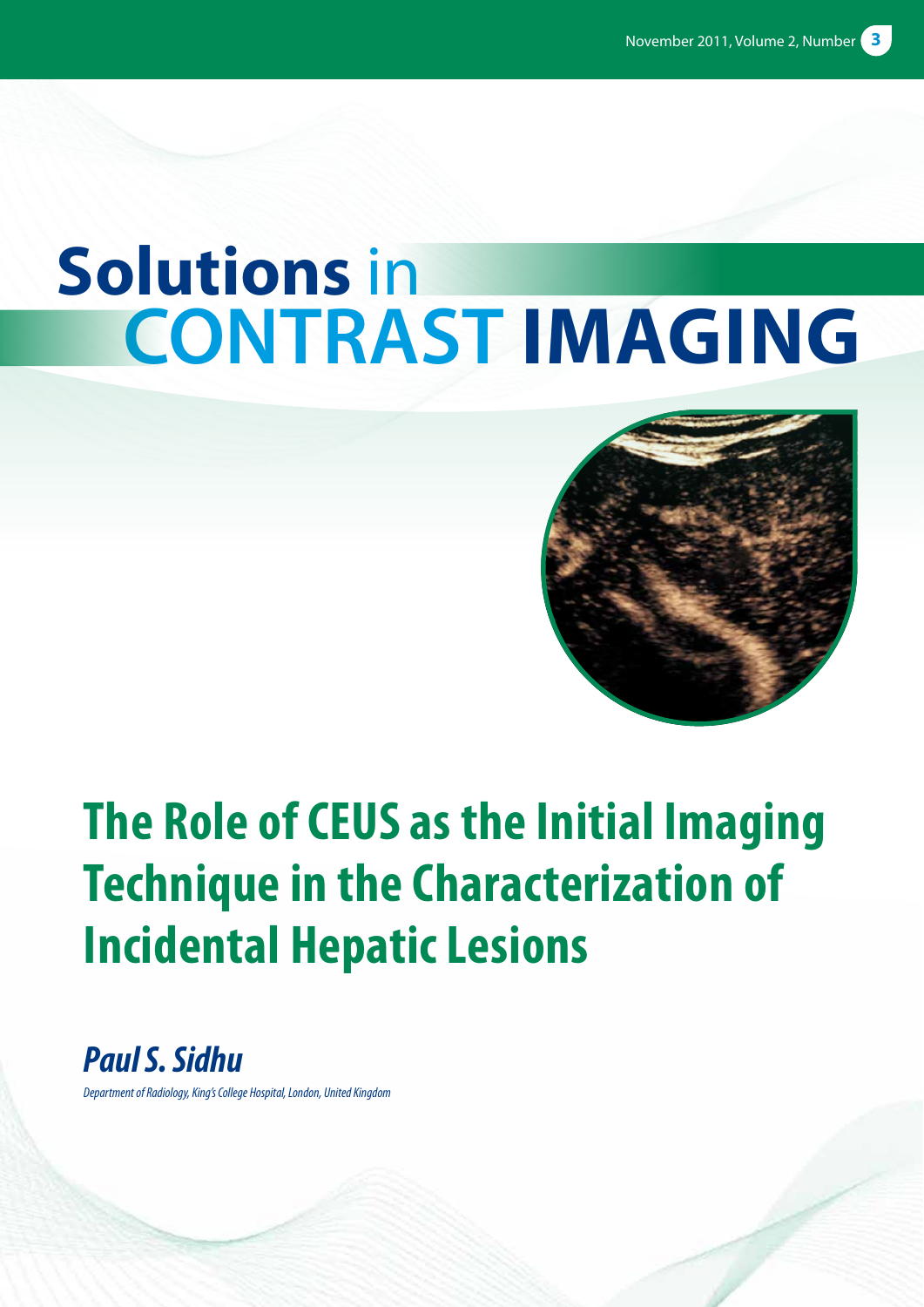### **INTRODUCTION**

The first line investigation for the majority of patients with symptoms attributable to the upper abdomen is an ultrasound examination. An ultrasound examination is readily accessible, safe, non-invasive and informative for the referring clinician.<sup>1</sup> The expectations of the results of the examination are often negative, in that the ultrasound examination is a test of exclusion in many cases. Vague abdominal pain, the most common reason for referral, may on occasion demonstrate gallstones; abnormal liver function tests may reveal a fatty liver.

Not infrequently an unexpected finding of a focal liver lesion is encountered. This poses a dilemma for the examining sonographer; typical characteristics on the B-mode examination may indicate a benign abnormality but there will always be uncertainty and follow-up ultrasound or further imaging is advocated.

A classic haemangioma may be a straight-forward diagnosis on B-mode ultrasound but often atypical lesions are encountered, requiring further imaging which in many cases is Computed Tomography (CT) or Magnetic Resonance (MR) imaging.<sup>2-4</sup> These investigations are expensive, not readily available but more importantly raise levels of anxiety in the patients as they wait for confirmation of the nature of the incidental lesion demonstrated on the ultrasound examination.<sup>5</sup> This is particularly pertinent with regards to patient anxiety as the majority of lesions found incidentally on an ultrasound examination will be benign.<sup>6</sup>

Ultrasound has always suffered for the lack of a suitable contrast agent, with sensitivity and specificity of evaluation of focal liver lesions documented as inferior to that of a CT or MR imaging. Unenhanced ultrasound has always been compared with enhanced CT in the evaluation of these lesions, disadvantageous to ultrasound.

With the advent of ultrasound contrast agents and the development of techniques that allow optimal imaging of the microbubbles, contrast-enhanced ultrasound (CEUS) can now be comparative to contrast-enhanced CT imaging.<sup>7-9</sup> This is also achieved without the adverse effects of radiation, and with contrast agents that are inherently safe.<sup>10</sup>

The recent well documented difficulties associated with MR contrast agents limit their use in patents with renal impairment, $11$  precluding contrast-enhanced MR imaging for the characterisation of focal liver lesions. Therefore it would seem at this period, CEUS should be ideally placed to characterise any incidentally discovered focal liver lesion with accuracy and to allow correct imaging and clinical pathways to be instituted for the appropriate management.<sup>12</sup> To this effect two cases will be illustrated and the implications of the use of CEUS in both the cases will be highlighted with respect to the influence on the medical management of the patients.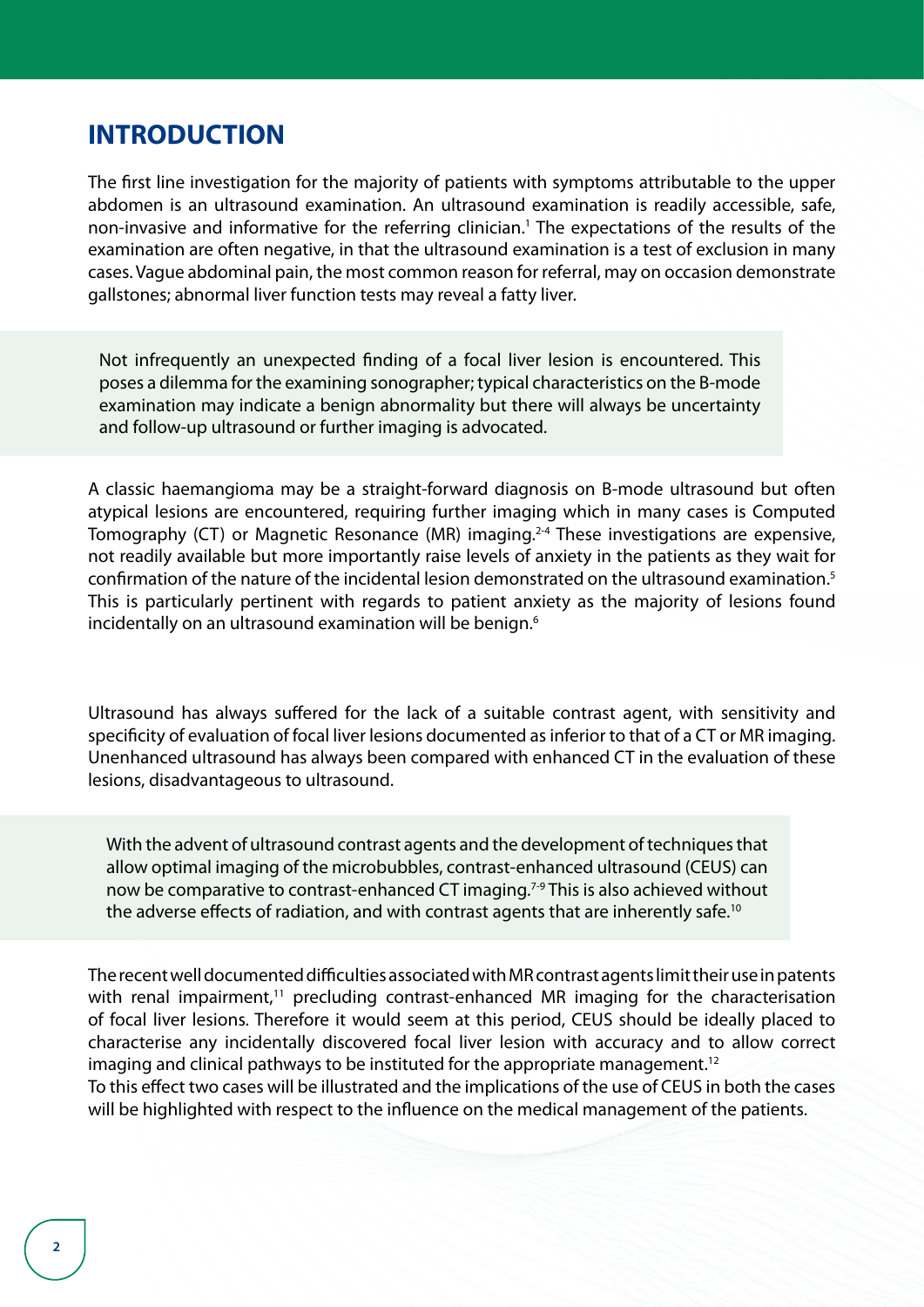# **CASE 1**

A 51 year old lady presented with a one month history of vague abdominal pain after return from a holiday. There was no significant clinical history except for a long period on the oral contraceptive pill, stopped five years previously. The general practitioner (GP) performed liver function tests with the liver enzymes slightly elevated. The GP suspected gallstones and referred the patient for further evaluation with an ultrasound examination. The ultrasound examination failed to demonstrate any gallbladder abnormality but did demonstrate a focal abnormality of the left lobe of the liver measuring 58 x 50 mm, of uniform reflectivity and almost iso-echoic to the surrounding normal liver. A possible central scar was observed within the lesion, and the colour Doppler ultrasound examination was unhelpful (Fig. 1A). A CEUS examination was then performed, as the differential diagnosis was essentially between a focal nodular hyperplasia and a hepatic adenoma, with a focal malignant lesion less likely. Using SonoVue® (Bracco Imaging Spa, Milan, Italy) 2.4 mLs as the contrast agent and imaging with CPS™ mode (Siemens, Mountain View, CA, USA) the examination demonstrated an early central "star" pattern (Fig. 1B) with persistent enhancement of the lesion into the late portal venous phase consistent with the appearances seen with a focal nodular hyperplasia, a benign lesion (Fig. 1C). A hepatic adenoma normally demonstrates a rapid uniform appearance with CEUS and also retains contrast in the late portal venous phase.13 The appearances clearly indicated to the observer that this was not a malignant abnormality, the correct medical management pathway was instituted, and the patient reassured immediately as the benign nature of the incidentally discovered abnormality.

#### **Figure 1**



the left lobe of the liver demonstrates an iso-echoic lesion (arrows) with a vague central scar (arrowhead).

**B.** On this split screen image (CEUS on the left, B-mode image on the right), at 24 seconds (late arterial phase) there is enhancement close to the central scar in a radial "star-like" configuration (arrow) typical for a focal nodular hyperplasia lesion.

**C.** On this split screen image (CEUS on the left, B-mode image on the right), at 2 minutes 20 seconds (late portal venous phase) there is enhancement in a uniform manner throughout the lesion (arrow), equal to or greater than the surrounding liver parenchyma in keeping with a benign abnormality.



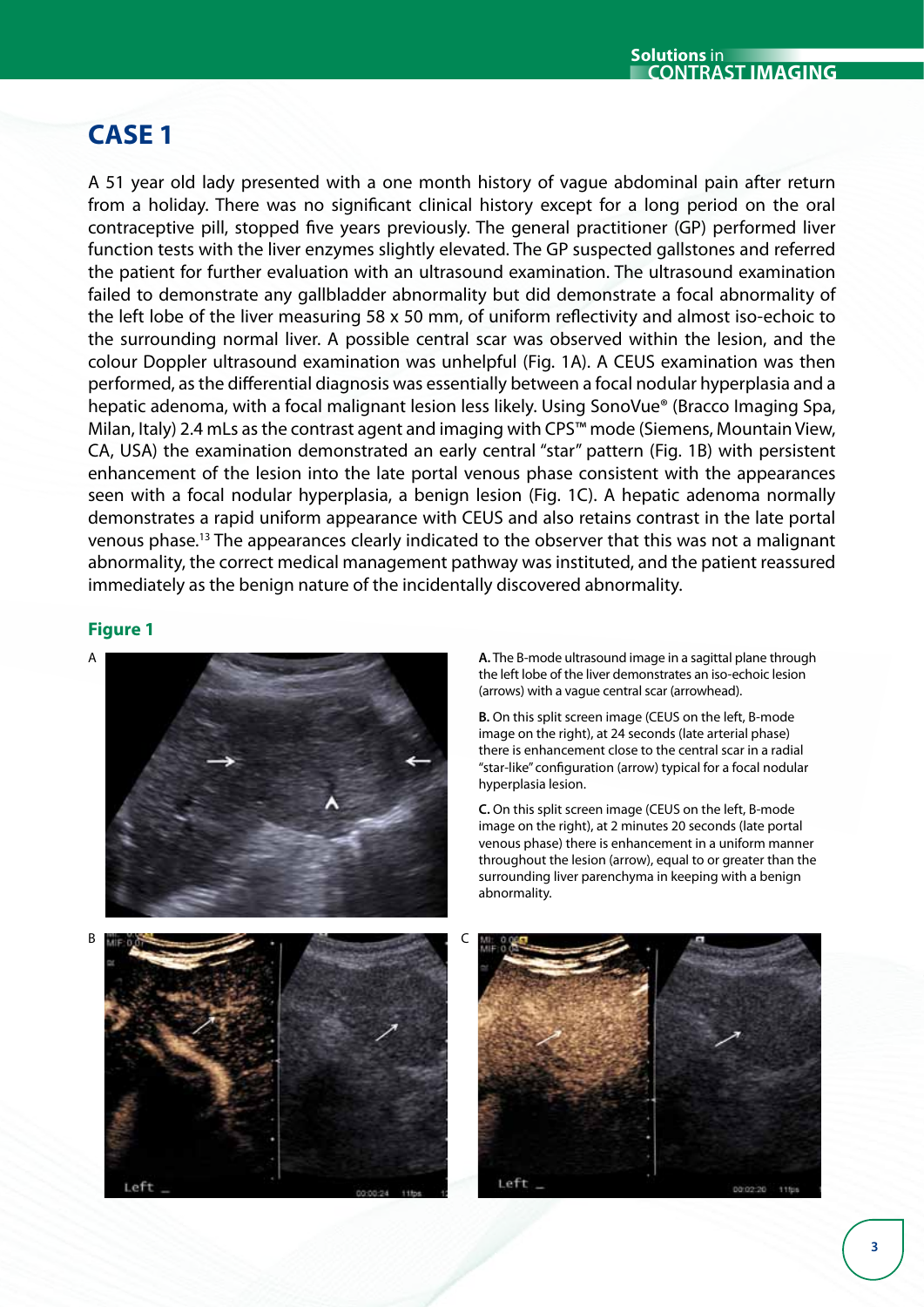# **CASE 2**

A 65 year old recently retired man sought advice from his general practitioner as to the cause for his recent weight loss associated with nausea and loss of appetite. The patient had previously been fit and well, with no smoking history or occupational history of note. Based on the results of liver function tests, with mild elevation of the liver enzymes, an ultrasound examination of the upper abdomen was requested. The ultrasound examination demonstrated a focal low reflective lesion in the central aspect of the right lobe of the liver measuring 20 x 16 mm, without evidence of vascularity on the colour Doppler ultrasound (Fig. 2A). The nature of the focal lesion was suspicious of malignancy on the B-mode ultrasound although the possibility an atypical haemangioma in a fatty liver was raised. A CEUS examination was performed using SonoVue® (Bracco Imaging Spa, Milan, Italy) 2.4 mLs as the contrast agent and imaging with CPS™ mode (Siemens, Mountain View, CA, USA). The early arterial phase demonstrated poor enhancement (Fig. 2B) with clear evidence of lesion washout on the late portal venous phase (Fig. 2C), an appearance characteristic of a malignant abnormality, most likely a metastasis. A haemangioma demonstrates poor central enhancement initially, but with gradual globular or nodular peripheral enhancement with in-filling of the lesion into the late portal venous phase. The GP was informed of the findings, arrangements were made for an immediate medical review, and a left sided pleural effusion was found on the chest X-ray. An underlying mesothelioma was diagnosed on subsequent CT imaging and the appropriate medical management instituted. The patient was able to appreciate the severity of the condition immediately, allowing rapid management of the situation.

#### **Figure 2**



this sagittal view is a mixed reflective focal lesion with the suggestion of a low reflective halo (arrow).

**B.** On this split screen image (CEUS on the left, B-mode image on the right), at 19 seconds (arterial phase) there is poor enhancement of the focal lesion (arrow) in comparison to the remainder of the liver parenchyma; the possibility of a poorly vascularised metastasis is suggested.

**C.** On this split screen image (CEUS on the left, B-mode image on the right), at 1 minute 41 seconds (portal venous phase) there is less enhancement in the lesion (arrow) than the surrounding liver parenchyma; the lesion has "washed-out" in keeping with a malignant abnormality.

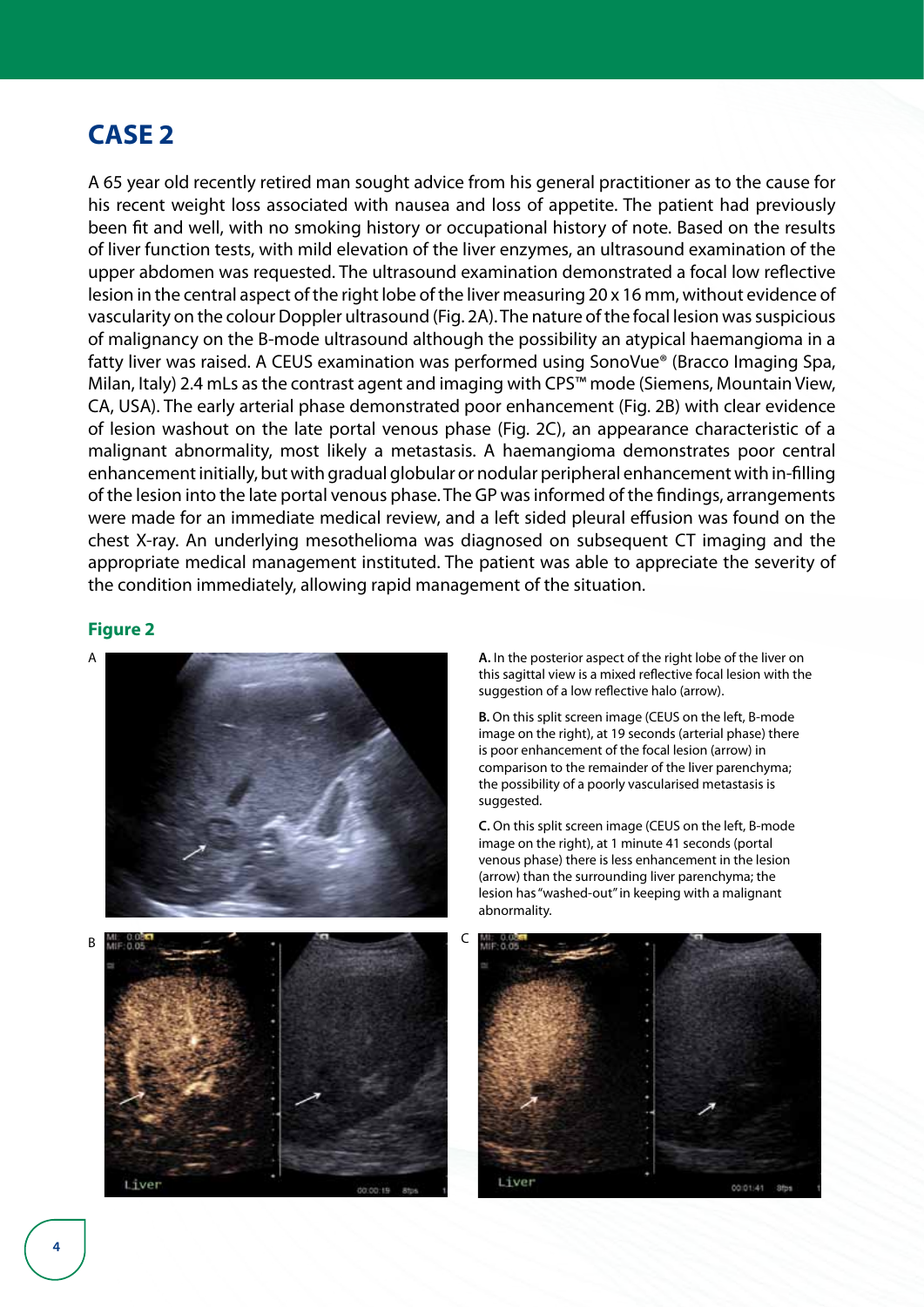# **DISCUSSION**

The two cases above, with different incidental focal liver lesions, illustrate the utility of CEUS in immediately defining the nature of the abnormality and instigating the appropriate medical management.

> The time taken to add the CEUS examination to the B-mode ultrasound examination is minimal, and in effect constitutes the placing of a venous cannula, drawing up and administering the contrast solution and performing a further 5 minute ultrasound examination; probably under 10 minutes in total.<sup>14</sup>

The additional cost is that of the contrast agent; again minimal in the context of the imaging and medical pathways that need to be negotiated in order to establish the nature of the focal lesion seen on the B-mode examination.5,15 The hidden cost is that of the anxiety and uncertainty of the patient who waits for the correct diagnosis to be established; this is immeasurable.

> The majority of the incidentally discovered focal liver lesions will be benign in nature. This is illustrated in a recent study analysing the investigation of 174 lesions with CEUS; 168 (96.5%) were benign with accurate blinded reader assessment allowing the authors to suggest that any follow-up imaging was not necessary in this cohort of non-cancer patients.<sup>12</sup>

A further study analysing the findings of using CEUS in a cohort of 127 patients with an incidental lesion (which included patients with an underlying known cancer), identified all benign lesions as benign, and identified one malignant lesion as benign.16

The overall accuracy of CEUS in characterizing the nature of a focal liver lesion is not in doubt with numerous studies testifying to the robustness of the technique in comparison to CT and MR imaging.17 Often large studies are performed in hospital settings with the lesions already identified and entered into clinical trials to test the utility of CEUS. However in the context of using CEUS in daily routine ultrasound practice this has yet to be fully realised by the imaging community. When there is a focal lesion identified on the B-mode examination, the tendency is to normally follow-up with a B-mode ultrasound if the operator is confident that this is a haemangioma, the only benign focal liver lesion with unmistakable characteristic ultrasound features. If there is any doubt as to the nature of the focal abnormality, a referral pathway is instituted; commonly physician review as an out-patient. This is followed by further imaging, usually a CT examination, and then review in the out-patients again. If the CT is equivocal, as is not infrequent, an MR examination may be considered. Multiple imaging, out-patient visits and the progression of time will intensify patient anxiety. Financial consequences will inevitably occur, often forgotten is the personal financial implications for the patient, particularly if self-employed.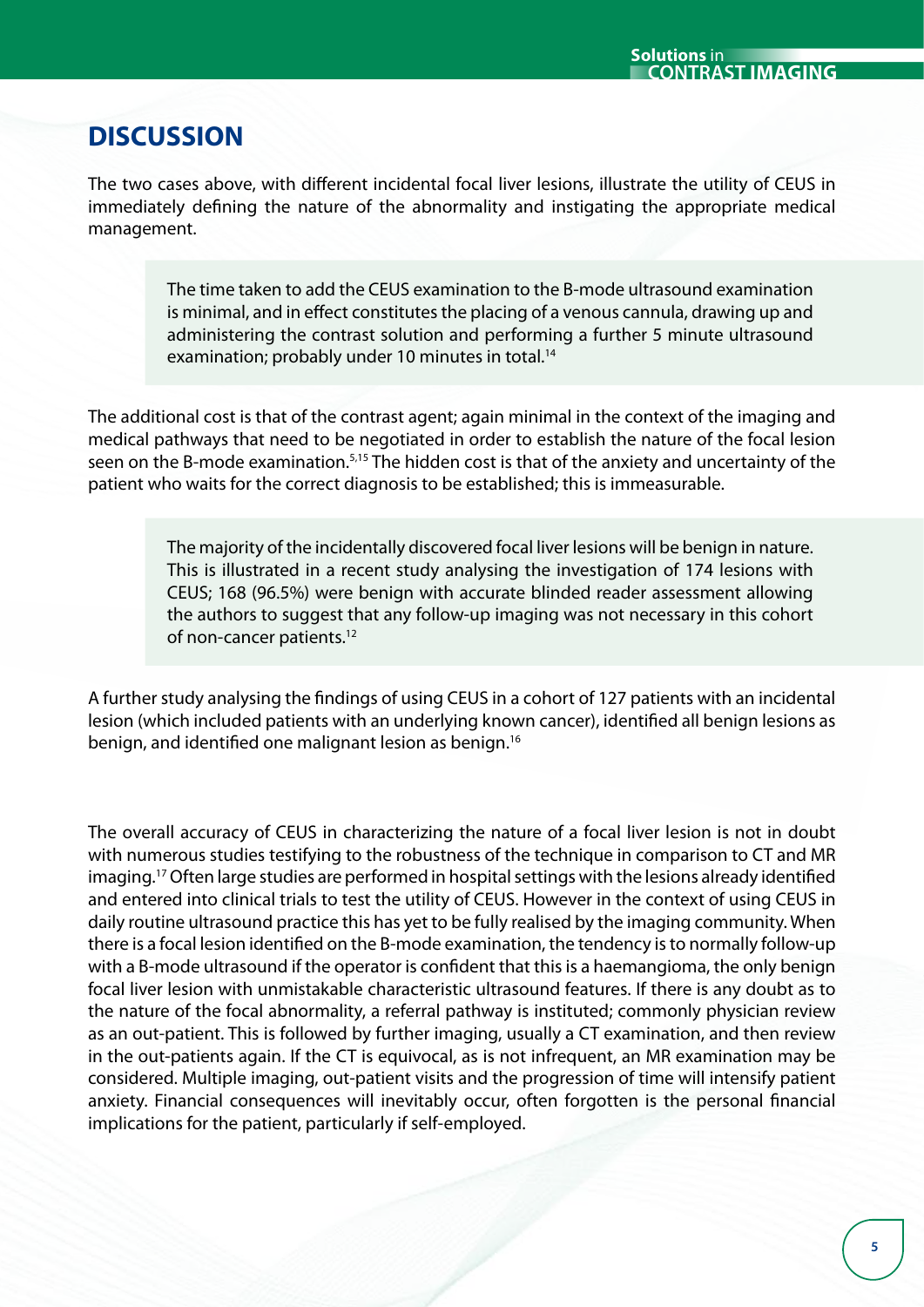There is much to justify the routine use of CEUS in evaluation of the incidental focal liver lesion and it should become routine in all ultrasound departments. The nature of the incidental lesion is such that in nearly all cases it will be benign. There should be no difficulty in ascertain the characteristics of the lesion on CEUS as the patterns of enhancement are well established (Table 1).

A clear diagnosis will allow appropriate management, return to the GP or forward referral into the hospital system. The cost savings are potentially high, the patient reassurance immeasurable.



![](_page_5_Figure_3.jpeg)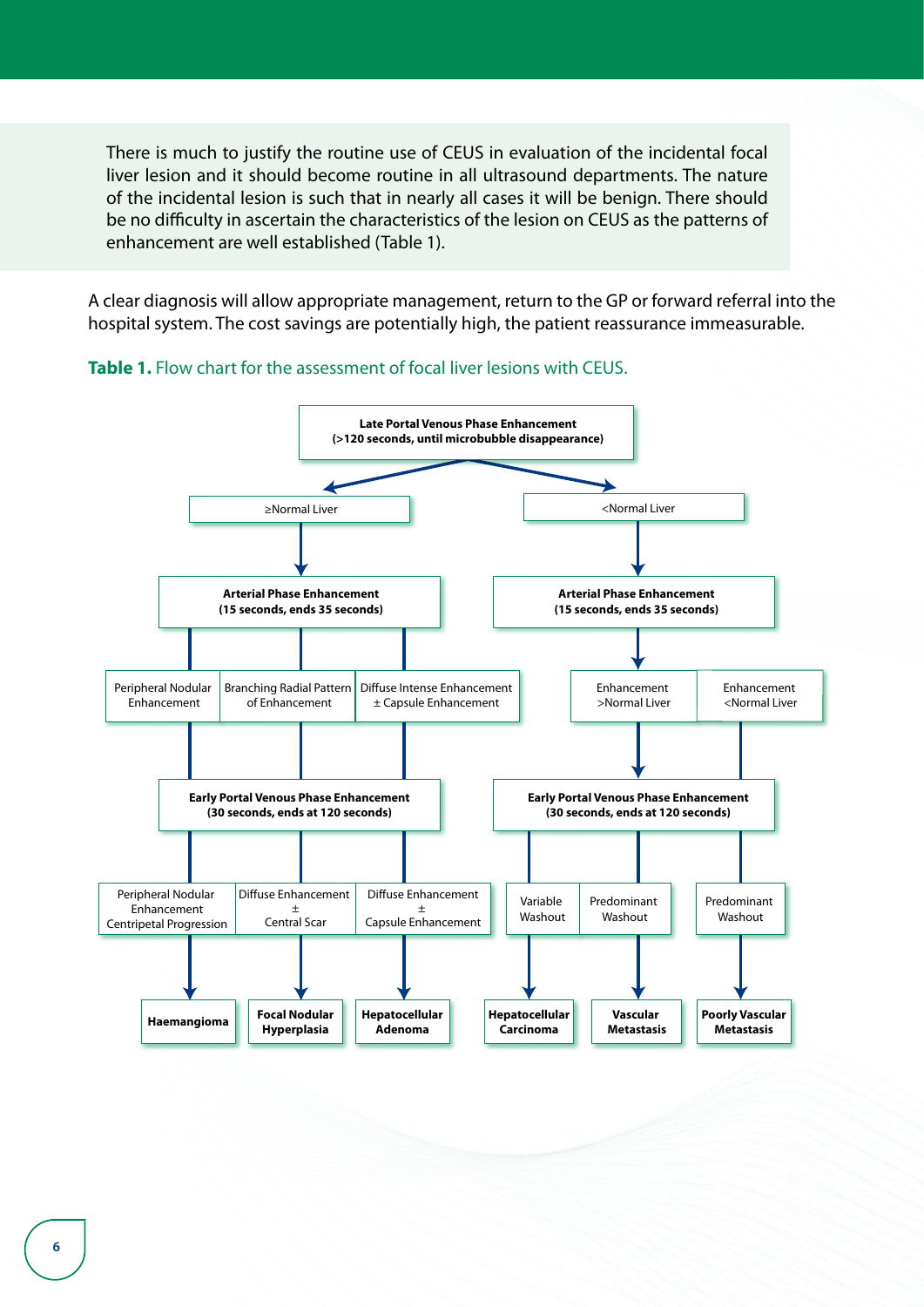# **REFERENCES**

- 1. Derchi L, Claudon M. Ultrasound: a strategic issue for radiology? Eur Radiol 2009;19:1-6
- 2. Wilson SR, Burns PN. An algorithm for the diagnosis of focal liver masses using microbubble contrast enhanced pulse inversion sonography. AJR Am J Roentgenol 2006;186:1401-12
- 3. Quaia E, Bartolotta TV, Midiri M, et al. Analysis of different contrast enhancement patterns after microbubblebased contrast agent injection in liver haemangiomas with atypical appearance on baseline scan. Abdom Imaging 2006;31:59-64
- 4. Xu HX, Xie XY, Lu MD, et al. Unusual Benign Focal Liver Lesions: Findings on Real-time Contrast-Enhanced Sonography. J Ultrasound Med 2008;27:243-54
- 5. Giesel FL, Delorme S, Kayczor HU, Krix M. Contrast-enhanced ultrasound for the characterization of incidental liver lesions - an economical evaluation in comparison with multi-phase computed tomography. Ultraschall Med 2009;30:259-68
- 6. Karhunen PJ. Benign hepatic tumours and tumour like conditions in men. J Clin Pathol 1986;39:183-8
- 7. Burns PN, Wilson SR. Focal liver masses: enhancement patterns on contrast-enhanced images concordance of US scans with CT scans and MR images. Radiology 2007;242:162-74
- 8. Quaia E. The real capabilities of contrast-enhanced ultrasound in the characterization of solid focal liver lesions. Eur Radiol 2011;21:457-62
- 9. Quaia E, Calliada F, Bertolotto M, et al. Characterization of Focal Liver Lesions with Contrast-specific US Modes and a Sulfur Hexafluoride-filled Microbubble Contrast Agent: Diagnostic Performance and Confidence. Radiology 2004;232:420-30
- 10. Piscaglia F, Bolondi L. The safety of SonoVue in abdominal applications: retrospective analysis of 23188 investigations. Ultrasound in Med Biol 2006;32:1369-75
- 11. Ledneva E, Karie S, Launay-Vacher V, et al. Renal safety of gadolinium-based contrast media in patients with chronic renal insufficiency. Radiology 2009;250:618-28
- 12. Bartolotta TV, Taibbi A, Midiri M, et al. Indeterminate focal liver lesions incidentally discovered at gray-scale US: role of contrast-enhanced sonography. Invest Radiol 2011;46:106-15
- 13. Claudon M, Cosgrove D, Albrecht T, et al. Guidelines and Good Clinical Practice Recommendations for Contrast Enhanced Ultrasound (CEUS) - Update 2008. Ultraschall Med 2008;29:28-44
- 14. Sidhu PS. Microbubbles are here to be burst! Radiology Now 2003;20:2-3
- 15. Faccioli N, D'Onofrio M, Comai A, Cugini C. Contrast-enhanced ultrasonography in the characterization of benign focal liver lesions: activity-based cost analysis. Radiol Med 2007;112:810-20
- 16. Beaton C, Cochlin DL, Kumar N. Contrast enhanced ultrasound should be the initial radiological investigation to characterise focal liver lesions. Eur J Surg Oncol 2010;36:43-6
- 17. Strobel D, Seitz K, Blank A, et al. Contrast-enhanced ultrasound for the characterization of focal liver lesions diagnostic accuracy in clinical practice (DEGUM multicenter trial). Ultraschall Med 2008;225:499-505